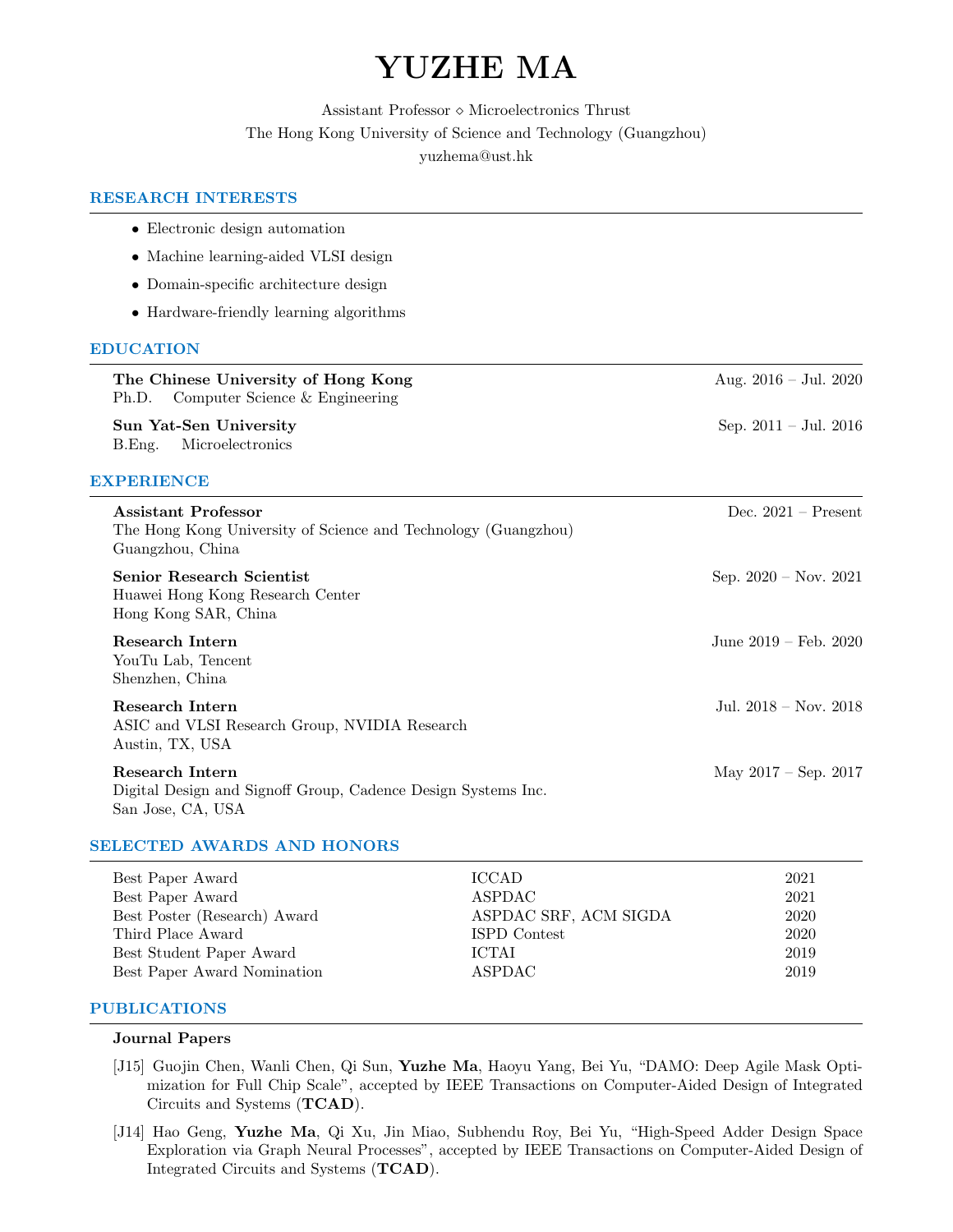- [J13] Bentian Jiang, Lixin Liu, Yuzhe Ma, Bei Yu, Evangeline F.Y. Young, "Neural-ILT 2.0: Migrating ILT to Domain-specific and Multi-task-enabled Neural Network", accepted by IEEE Transactions on Computer-Aided Design of Integrated Circuits and Systems (TCAD).
- [J12] Wei Zhong, Shuxiang Hu, Yuzhe Ma, Haoyu Yang, Xiuyuan Ma, Bei Yu, "Deep Learning-Driven Simultaneous Layout Decomposition and Mask Optimization", accepted by IEEE Transactions on Computer-Aided Design of Integrated Circuits and Systems (TCAD).
- [J11] Wei Li, Yuzhe Ma, Qi Sun, Lu Zhang, Yibo Lin, Iris Hui-Ru Jiang, Bei Yu, David Z. Pan, "OpenMPL: An Open Source Layout Decomposer", accepted by IEEE Transactions on Computer-Aided Design of Integrated Circuits and Systems (TCAD).
- [J10] Guyue Huang, Jingbo Hu, Yifan He, Jialong Liu, Mingyuan Ma, Zhaoyang Shen, Juejian Wu, Yuanfan Xu, Hengrui Zhang, Kai Zhong, Xuefei Ning, Yuzhe Ma, Haoyu Yang, Bei Yu, Huazhong Yang, Yu Wang, "Machine Learning for Electronic Design Automation: A Survey", accepted by ACM Transactions on Design Automation of Electronic Systems (TODAES).
- [J9] Haoyu Yang, Wei Zhong, Yuzhe Ma, Hao Geng, Ran Chen, Wanli Chen, Bei Yu, "VLSI Mask Optimization: From Shallow To Deep Learning", accepted by Integration, the VLSI Journal.
- [J8] Kang Liu, Haoyu Yang, Yuzhe Ma, Benjamin Tan, Bei Yu, Evangeline F. Y. Young, Ramesh Karri, Siddharth Garg, "Are Adversarial Perturbations a Showstopper for ML-Based CAD? A Case Study on CNN-Based Lithographic Hotspot Detection", ACM Transactions on Design Automation of Electronic Systems (TODAES), vol. 25, no. 5, 2020.
- [J7] Yuzhe Ma, Wei Zhong, Shuxiang Hu, Jhih-Rong Gao, Jian Kuang, Jin Miao, Bei Yu, "A Unified Framework for Simultaneous Layout Decomposition and Mask Optimization", IEEE Transactions on Computer-Aided Design of Integrated Circuits and Systems (TCAD), vol. 39, no. 12, pp. 5069–5082, 2020.
- [J6] Hao Geng, Wei Zhong, Haoyu Yang, Yuzhe Ma, Joydeep Mitra, Bei Yu, "SRAF Insertion via Supervised Dictionary Learning", IEEE Transactions on Computer-Aided Design of Integrated Circuits and Systems (TCAD), vol. 39, no. 10, pp. 2849–2859, 2020.
- [J5] Haoyu Yang, Shuhe Li, Zihao Deng, Yuzhe Ma, Bei Yu, and Evangeline F. Y. Young, "GAN-OPC: Mask Optimization with Lithography-guided Generative Adversarial Nets", IEEE Transactions on Computer-Aided Design of Integrated Circuits and Systems (TCAD), vol. 39, no. 10, pp. 2822–2834, 2020.
- [J4] Yuzhe Ma, Subhendu Roy, Jin Miao, Jiamin Chen, and Bei Yu, "Cross-layer Optimization for High Speed Adders: A Pareto Driven Machine Learning Approach", IEEE Transactions on Computer-Aided Design of Integrated Circuits and Systems (TCAD), vol. 38, no. 12, pp. 2298–2311, 2019
- [J3] Qianru Zhang, Meng Zhang, Tinghuan Chen, Zhifei Sun, Yuzhe Ma, and Bei Yu, "Recent Advances in Convolutional Neural Network Acceleration", Neurocomputing, vol. 323, pp. 37-51, Jan., 2019.
- [J2] Haoyu Yang, Jing Su, Yi Zou, Yuzhe Ma, Bei Yu, and Evangeline F. Y. Young, "Layout Hotspot Detection with Feature Tensor Generation and Deep Biased Learning", IEEE Transactions on Computer-Aided Design of Integrated Circuits and Systems (TCAD), vol. 38, no. 6, pp. 1175–1187, 2019.
- [J1] Jin Miao, Meng Li, Subhendu Roy, Yuzhe Ma, and Bei Yu, "SD-PUF: Spliced Digital Physical Unclonable Function", IEEE Transactions on Computer-Aided Design of Integrated Circuits and Systems (TCAD), vol. 37, no. 5, pp. 927–940, 2018.

#### Conference Papers

- [C24] Chen Bai, Qi Sun, Jianwang Zhai, Yuzhe Ma, Bei Yu, Martin D.F. Wong, "BOOM-Explorer: RISC-V BOOM Microarchitecture Design Space Exploration Framework", IEEE/ACM International Conference on Computer-Aided Design (ICCAD), Nov. 01-04, 2021. (William J. McCalla Best Paper Award)
- [C23] Guojin Chen, Ziyang Yu, Hongduo Liu, Yuzhe Ma, Bei Yu, "DevelSet: Deep Neural Level Set for Instant Mask optimization", IEEE/ACM International Conference on Computer-Aided Design (ICCAD), Nov. 01-04, 2021.
- [C22] Ziyang Yu, Guojin Chen, Yuzhe Ma, Bei Yu, "A GPU-enabled Level-Set Method for Mask Optimization", IEEE/ACM Proceedings Design, Automation and Test in Europe (DATE), Feb. 01-05, 2021.
- [C21] Zhuolun He, Peiyu Liao, Siting Liu, Yuzhe Ma, Bei Yu, "Physical Synthesis for Advanced Neural Network Processors", IEEE/ACM Asian and South Pacific Design Automation Conference (ASPDAC), Jan. 18-21, 2021. (Invited Paper)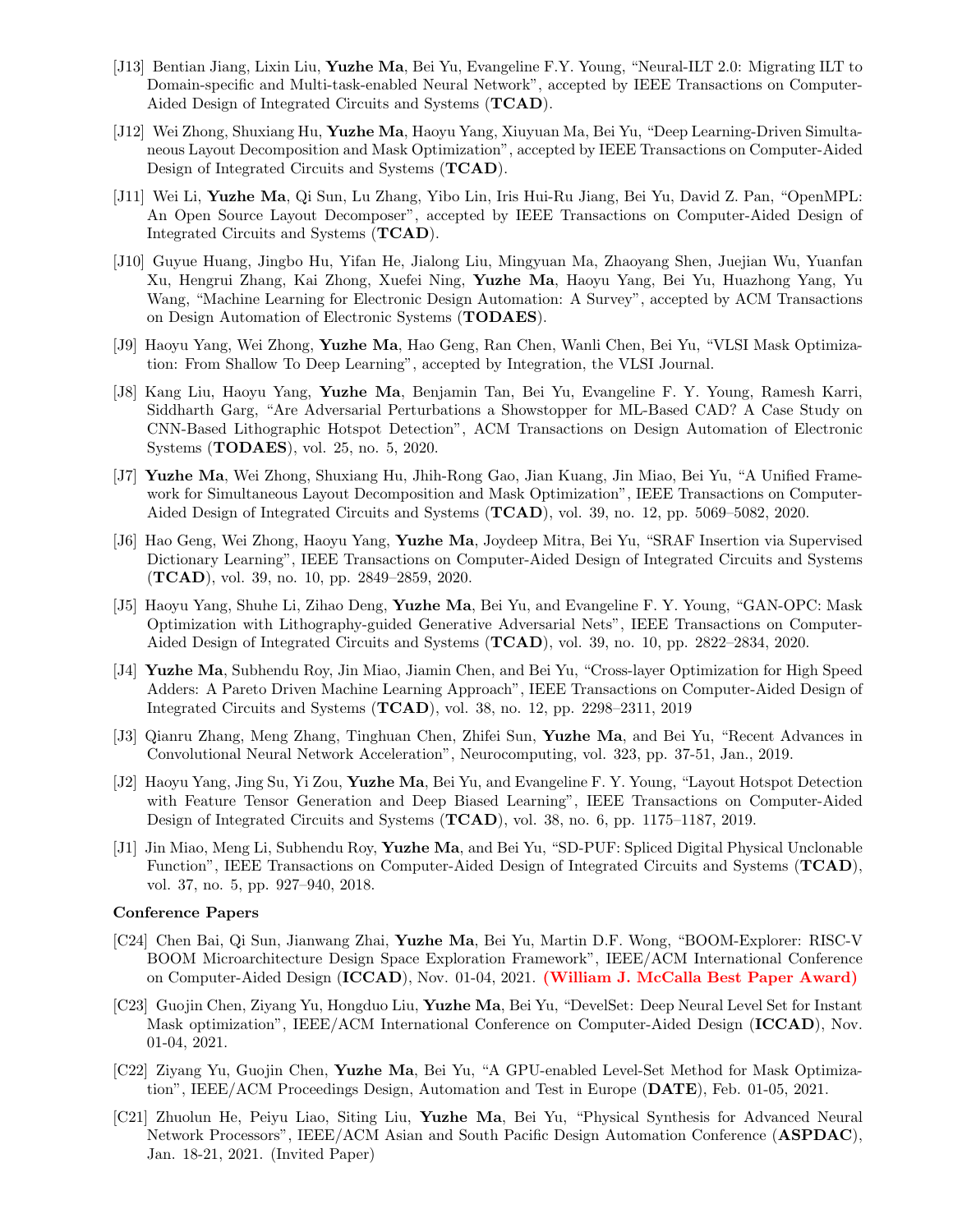- [C20] Wei Li, Yuxiao Qu, Gengjie Chen, Yuzhe Ma, Bei Yu, "TreeNet: Deep Point Cloud Embedding for Routing Tree Construction", IEEE/ACM Asian and South Pacific Design Automation Conference (ASPDAC), Jan. 18-21, 2021. (Best Paper Award)
- [C19] Zhuolun He, Lu Zhang, Peiyu Liao, Yuzhe Ma, Bei Yu, "Reinforcement Learning Driven Physical Synthesis", IEEE International Conference on Solid -State and Integrated Circuit Technology (ICSICT), Nov. 3-6, 2020. (Invited Paper)
- [C18] Guojin Chen, Wanli Chen, Yuzhe Ma, Haoyu Yang, Bei Yu, "DAMO: Deep Agile Mask Optimization for Full Chip Scale", IEEE/ACM International Conference on Computer-Aided Design (ICCAD), Nov. 2-5, 2020.
- [C17] Bentian Jiang, Lixin Liu, Yuzhe Ma, Hang Zhang, Evangeline F. Y. Young, Bei Yu, "Neural-ILT: Migrating ILT to Nerual Networks for Mask Printability and Complexity Co-optimizaton", IEEE/ACM International Conference on Computer-Aided Design (ICCAD), Nov. 2-5, 2020.
- [C16] Zhuolun He, Yuzhe Ma, Lu Zhang, Peiyu Liao, Ngai Wong, Bei Yu, Martin D. F. Wong, "Learn to Floorplan through Acquisition of Effective Local Search Heuristics", IEEE International Conference on Computer Design (ICCD), Oct. 18–21, 2020.
- [C15] Wei Li, Jialu Xia, Yuzhe Ma, Jialu Li, Yibo Lin, Bei Yu, "Adaptive Layout Decomposition with Graph Embedding Neural Networks", ACM/IEEE Design Automation Conference (DAC), San Francisco, CA, July 19–23, 2020.
- [C14] Wei Zhong, Shuxiang Hu, Yuzhe Ma, Haoyu Yang, Xiuyuan Ma, Bei Yu, "Deep Learning-Driven Simultaneous Layout Decomposition and Mask Optimization", ACM/IEEE Design Automation Conference (DAC), San Francisco, CA, July 19–23, 2020.
- [C13] Yuzhe Ma, Zhuolun He, Wei Li, Tinghuan Chen, Lu Zhang, Bei Yu, "Understanding Graphs in EDA: From Shallow to Deep Learning", ACM International Symposium on Physical Design (ISPD), Taipei, Mar. 25–Apr. 01, 2020. (Invited Paper)
- [C12] Haoyu Yang, Wei Zhong, Yuzhe Ma, Hao Geng, Ran Chen, Wanli Chen, Bei Yu, "VLSI Mask Optimization: From Shallow To Deep Learning", IEEE/ACM Asian and South Pacific Design Automation Conference (ASPDAC), Beijing, Jan. 13–16, 2020. (Invited Paper)
- [C11] Zhonghua Zhou, Ziran Zhu, Jianli Chen, Yuzhe Ma, Bei Yu, Tsung-Yi Ho, Guy Lemieux, Andre Ivano, "Congestion-aware Global Routing using Deep Convolutional Generative Adversarial Networks", ACM/IEEE Workshop on Machine Learning for CAD (MLCAD), Alberta, Canada, Sep. 3–4, 2019.
- [C10] Yuzhe Ma, Ziyang Yu, Bei Yu, "CAD Tool Design Space Exploration via Bayesian Optimization", ACM/IEEE Workshop on Machine Learning for CAD (MLCAD), Alberta, Canada, Sep. 3–4, 2019.
- [C9] Yuzhe Ma, Ran Chen, Wei Li, Fanhua Shang, Wenjian Yu, Minsik Cho, Bei Yu, "A Unified Approximation Framework for Compressing and Accelerating Deep Neural Networks", IEEE International Conference on Tools with Artificial Intelligence (ICTAI), Portland, OR, Nov. 4–6, 2019. (Best Student Paper Award)
- [C8] Wei Li, Yuzhe Ma, Qi Sun, Yibo Lin, Iris Hui-Ru Jiang, Bei Yu, David Z. Pan, "OpenMPL: An Open Source Layout Decomposer", IEEE International Conference on ASIC (ASICON), Chongqing, China, Oct. 29–Nov. 1, 2019.
- [C7] Yuzhe Ma, Haoxing Ren, Brucek Khailany, Harbinder Sikka, Karthikeyan Natarajan, and Bei Yu, "High Performance Graph Convolutional Networks with Applications in Testability Analysis", ACM/IEEE Design Automation Conference (DAC), Las Vegas, NV, June 2–6, 2019.
- [C6] Hao Geng, Haoyu Yang, Yuzhe Ma, Joydeep Mitra, and Bei Yu, "SRAF Insertion via Supervised Dictionary Learning", IEEE/ACM Asian and South Pacific Design Automation Conference (ASPDAC), Tokyo, Jan. 21–24, 2019. (Best Paper Award Nomination)
- [C5] Haoyu Yang, Shuhe Li, Yuzhe Ma, Bei Yu, and Evangeline F. Y. Young, "GAN-OPC: Mask Optimization with Lithography-guided Generative Adversarial Nets", ACM/IEEE Design Automation Conference (DAC), San Francisco, CA, June 24–28, 2018.
- [C4] Yuzhe Ma, Jhih-Rong Gao, Jian Kuang, Jin Miao, and Bei Yu, "A Unified Framework for Simultaneous Layout Decomposition and Mask Optimization", IEEE/ACM International Conference on Computer-Aided Design (ICCAD), Irvine, CA, Nov. 13–16, 2017.